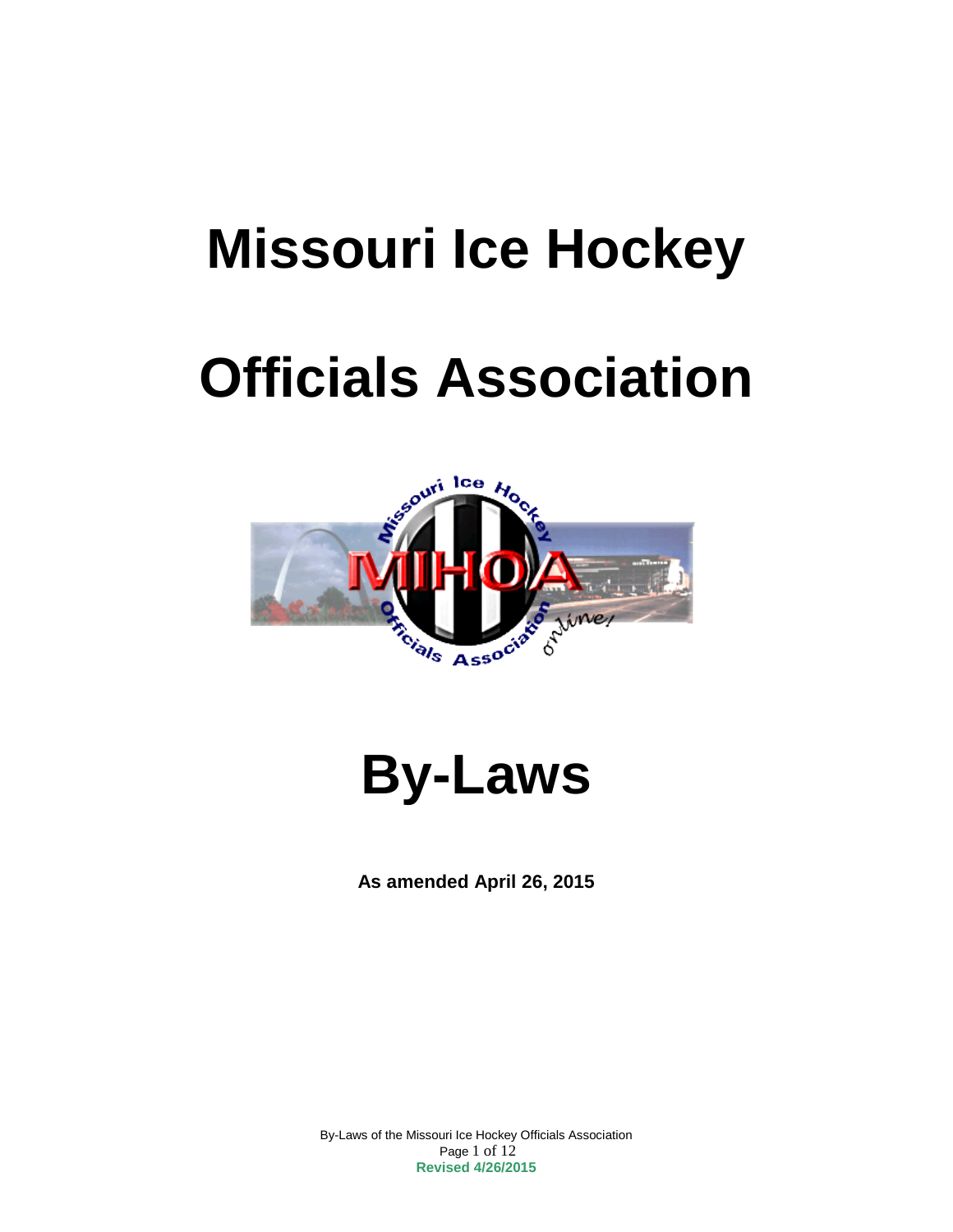## **The Missouri Ice Hockey Officials Association, Inc.,**

## **A Benevolent Corporation of the State of Missouri.**

## **BY-LAWS**

### *As Amended – April 26, 2015*

#### **ARTICLE I - NAME**

Section 1. NAME. The name of this corporation shall be The Missouri Ice Hockey Officials Association, Inc., hereafter referred to as "MIHOA" or "the/this" Corporation", a Benevolent Corporation of the State of Missouri.

Section 2. OFFICE. The principal office of the corporation shall be located in the State of Missouri. The corporation may have such other offices at such places as the Board of Directors may from time to time determine.

#### **ARTICLE II - PURPOSES**

Section 1. PURPOSES. The purposes for which this corporation is organized include, but are not limited to, the following:

- a. Promote the sport of amateur ice hockey through the development of players and officials.
- b. Encourage the spirit of fair play and sportsmanship by providing safe and fair environments in which to conduct competitions.
- c. To serve as an affiliated member of USA Hockey, Inc. and to work with other affiliated members to further amateur ice hockey.
- d. To provide training and education programs for officials and coaches and other members of USA Hockey, Inc.
- e. To provide on-going review and supervision of officials and coaches to assure that the highest standards of conduct are maintained.

Section 2. LIMITATIONS. No part of the earnings of the corporation shall inure to the benefit of, or be distributed to its members, trustees, officers, or other private persons, except that the corporation shall be authorized and empowered to pay reasonable compensation for service rendered and to make payments and distributions in furtherance of the purposes set forth in Section 1 of this Article, and as provided in Articles V, VI and XI.

No substantial part of the activities of the corporation shall be the carrying on of propaganda, or otherwise attempting to influence legislation, and the corporation shall not participate in, or intervene in (including the publishing or distribution of statements) any political campaign on behalf of or in opposition to any candidate for public office.

Notwithstanding any other provision of these articles, the corporation shall not carry on any other activities not permitted to be carried on (a) by a corporation exempt for federal income tax under section 501(c)(3) of the Internal Revenue Code,

> By-Laws of the Missouri Ice Hockey Officials Association Page 2 of 12 **Revised 4/26/2015**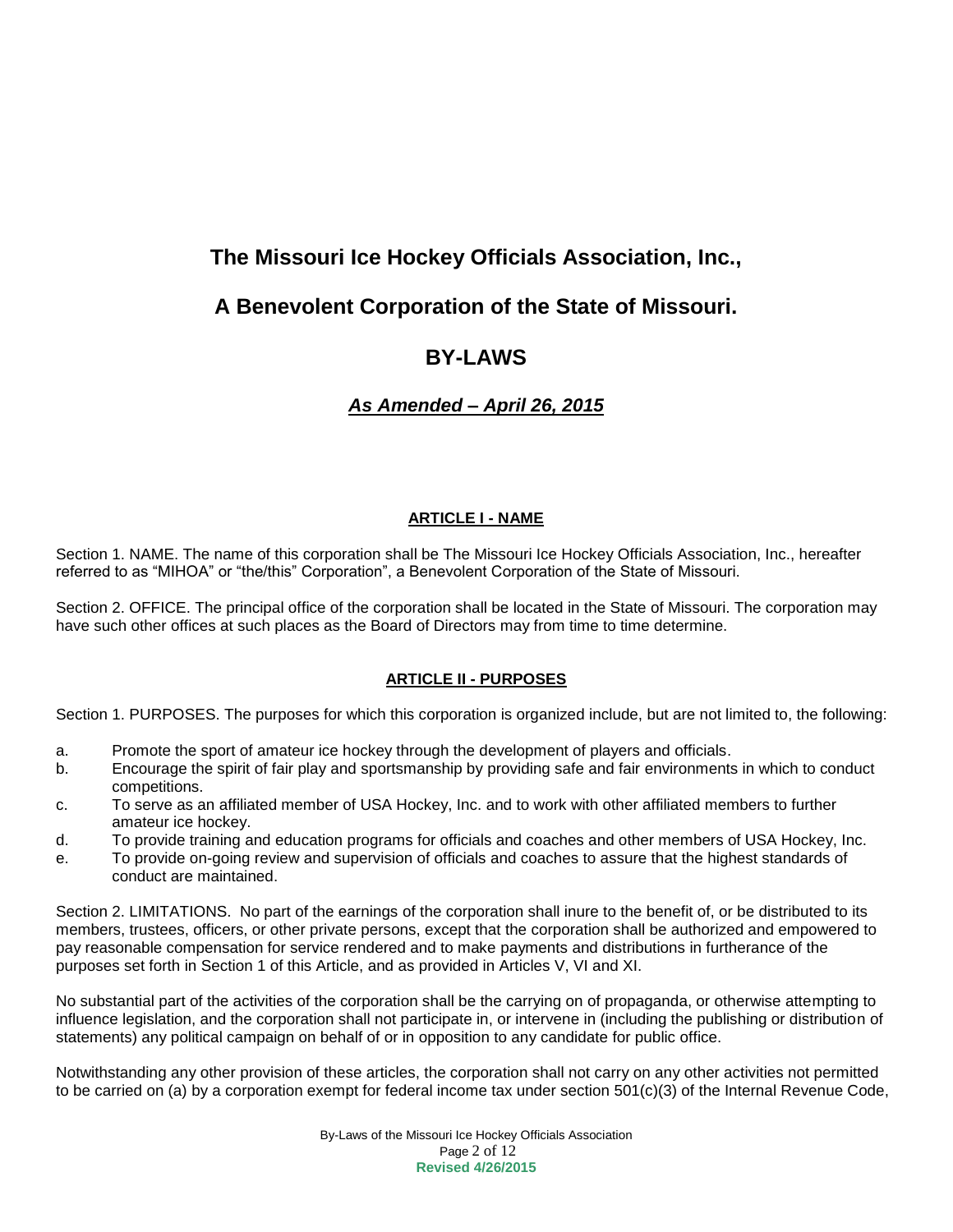or the corresponding section of any future federal tax code, or (b) by a corporation, contributions to which are deductible under section 1702(c)(2) of the Internal Revenue Code, or the corresponding section of any future federal tax code.

#### **ARTICLE Ill - MEMBERSHIP**

Section 1. MEMBERSHIP. This corporation shall be comprised of the following persons within the following classes of membership:

- a. Senior Active: Comprised of individuals who are duly qualified ice hockey officials, who have complied with all the membership requirements of MIHOA and USA Hockey, who officiate ice hockey games assigned by MIHOA and have reached the age of 18 years old;
- b. Junior Active: Comprised of individuals who are duly qualified ice hockey officials, who have complied with all the membership requirements of MIHOA and USA Hockey, who officiate ice hockey games assigned by MIHOA and are at least 14 years old and below the age of 18 years old;
- c. Affiliate: Comprised of individuals or business entities who are not active members, but who have a special interest in the purposes of this corporation. Such individuals or business entities shall not have the right to vote nor be eligible to hold elected office in this corporation.
- d. Honorary: Comprised of individuals upon whom this corporation desires to confer such status according to criteria to be established by the corporation. Such individuals shall not have the right to vote nor be eligible to hold elected office in this corporation.

Section 2. QUALIFIED MEMBERSHIP. This corporation shall accept individuals for membership on an annual basis pursuant to criteria to be established and published by the Board of Directors and such applications for membership shall be accepted or rejected by a majority vote of the Board of Directors.

Section 3. RESIGNATION. Any member may resign by filing a written resignation with the Secretary, which resignation shall be presented to the Board of Directors by the Secretary at the first meeting after its receipt, but such resignation shall not relieve the member so resigning of the obligation to pay any dues, assessments or other charges previously accrued and unpaid prior to the receipt of such resignation.

Section 4. REINSTATEMENTS. Upon written request signed by a former member and filed with the Secretary, the Board of Directors may, by the affirmative vote of a majority of the Directors, reinstate such former member to membership upon such terms as the Board of Directors may deem appropriate.

#### **ARTICLE IV - MEMBERSHIP MEETINGS**

Section 1. MEETINGS OF MEMBERS. The corporation shall hold at least four (4) membership meetings during each fiscal year. There shall be one annual business meeting in addition to these four (4) membership meetings. The annual business meeting shall not be considered a membership meeting for the purpose of determining the eligibility of any member to be elected to, or hold, any officer or directorship*.* Once each season a member may request and be granted credit for attendance at a MIHOA membership meeting which the member is unable to be present at due to a game assignment from MIHOA which conflicts with the time of the membership meeting. (The MIHOA Board of Directors shall determine and publish the guidelines as to which MIHOA assigned games are in "conflict" with membership meeting times.) Special meetings of the members may be called from time to time by the Secretary at the request in writing of a majority of the board of directors. Such a request for a special meeting shall state the purpose or purposes of the proposed meeting.

Section 2. NOTICE OF MEETINGS OF MEMBERS. Written or electronic notice of a meeting of the members, stating the time and place shall be forwarded to each member no less than thirty (30) days before such meeting.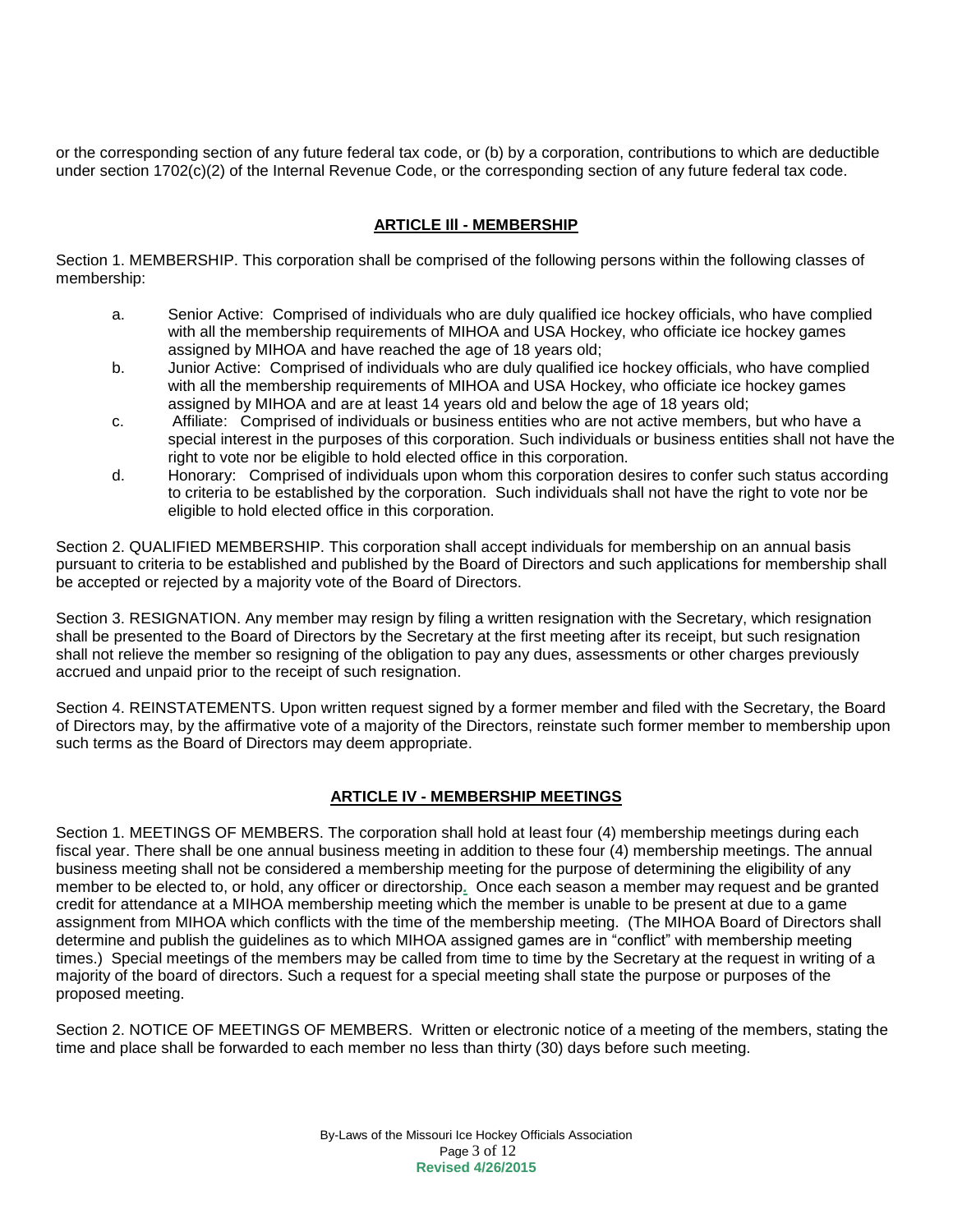Section 3. VOTING. The presence of twenty (20) Senior Active members constitutes a quorum. A majority vote of such members where a quorum is present is necessary to make a decision, except where some other number is required by law or by these By-laws. No proxy voting is permitted.

Section 4. ROBERT'S RULES OF ORDER. All meetings conducted by MIHOA shall follow the principles as set forth in Robert's Rules of Order, with the Secretary acting in the capacity of Parliamentarian unless otherwise provided by the Board of Directors.

#### **ARTICLE V - BOARD OF DIRECTORS**

Section 1. GENERAL POWERS AND DUTIES. The property, business and affairs of the corporation shall be managed by its Board of Directors, and the Board of Directors may exercise all such powers of the corporation as are not by law, or by the Articles of Incorporation or by these By-Laws, directed or required to be exercised by the members. The Board of Directors shall maintain the corporation's membership and affiliation with USA Hockey by conforming to the requirements of membership and by paying such annual dues and fees to USA Hockey and submitting its Annual Membership Application as required.

Section 2. COMPOSITION. The Board of Directors of the corporation shall consist of nine (9) qualified members elected to the position of "Director", as well as the duly elected President of MIHOA (ex officio) who shall serve as Chairman of the Board. Each Director shall hold office until his/her successor shall have been elected and qualified or until his/her death, resignation, or removal. In addition, the Board may have up to two (2) additional members who are appointed by the Board of Directors to serve as "Special Directors". The Special Directors will serve a term of one year, will not be subject to the eligibility provisions of Section 3.1 of this Article, and will not voting privileges. The "Special Directors" do not apply to the Section 11 requirement for a Quorum.

Section 3. ELECTION OF DIRECTORS. At each Annual Business meeting, three (3) qualified members shall be elected by the Senior Active members of the corporation to the position of Director for a term of three (3) years, or until their successors have been elected and qualified, or until their death, resignation or removal. The manner of the elections for Directors shall be the same as that for Officers (Article VI, Sections 10 through 11).

Section 3.1 QUALIFICATIONS FOR DIRECTORS. In order to be qualified to hold the position of Director, a member:

- a. Must be 21 years of age by the date the election/appointment shall take place, and
- b. Must be a Senior Active member of MIHOA (as defined in Article III, Section 1 (a))for the current and previous year who has satisfactorily attended at least three (3) MIHOA membership meetings during the year he/she is nominated (as well as during each year of their term as Director), and
- c. Must be a member in good standing with USA Hockey and in compliance with the requirements of Article III, Section 2 of these By-Laws, and
- d. Cannot have been suspended by MIHOA, the local USA Hockey affiliate, or local or district USA Hockey Officiating Supervisors (except for automatic suspensions published in the MIHOA Policies and Procedures) during the fiscal year he/she is nominated or appointed and the immediately preceding fiscal year.
- e. Attendance of membership meetings, as described in Paragraph b, may be waived by an excused absence granted by the board of directors. An excused absence may be granted due to illness of the member or immediate family, documented unavailability due to work or other unforeseen event the board deems appropriate. A request for an excused absence must be submitted in writing or electronically to the Secretary of the Association, no later than 30 days after the missed meeting.

Section 4. NOMINATIONS. The Nominating Committee shall forward to the Senior Active members, no less than 30 days before the annual business meeting, one or more nominations for each seat on the Board that is vacant or is about to expire.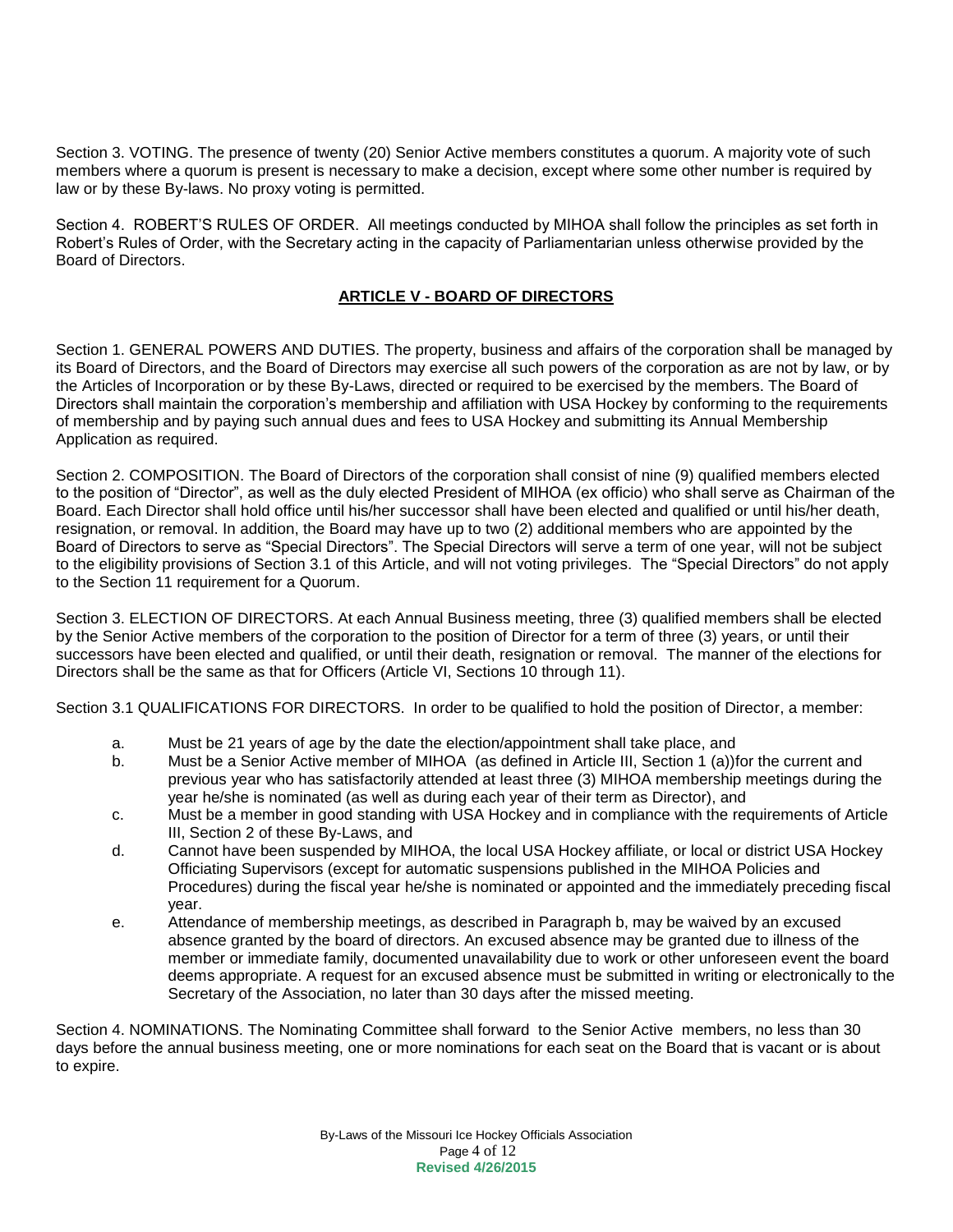Section 5. REMOVAL OF DIRECTORS. Any Director may be removed by a majority vote of the Senior Active members whenever in their judgment the best interest of the corporation will be served thereby. Any Director may be removed by a majority vote of the Board of Directors whenever in their judgment the best interest of the corporation will be served thereby, or if at any time during their term of office, any Director fails to meet the qualification for their office (Sec. 3.1 of this Article), in which case they shall be removed from office at the end of the current fiscal year and the vacancy filled pursuant to Section 7 of this Article

Section 6. RESIGNATIONS. Any Director may resign at any time by giving written notice to the President or Secretary of the corporation. Such resignation shall take effect at the time specified therein; and, unless otherwise specified therein, the acceptance of such resignation shall not be necessary to make it effective.

Section 7. VACANCIES. Any vacancy occurring in the Board of Directors or in any Directorship to be filled by reason of an increase in the number of Directors, Each Director so appointed to fill a vacancy shall hold office until the next annual meeting, or until his/her death, resignation or removal. At that annual meeting, should time in the three (3) year term remain, the active senior members shall elect a candidate to complete the remaining length of the term.

Section 8. REGULAR MEETINGS. The regular meeting of the Board of Directors shall be held on such date within ninety days (90) of the end of this corporation's fiscal year, as shall be fixed by the Board of Directors, at such time as may be designated in the notice of the meeting. Additional regular meetings may be scheduled as needed to conduct the business of the corporation. Notice of each regular meeting shall be mailed or e-mailed by or at the direction of the Secretary to each Director, addressed to him/her at his/her residence or usual place of business at least seven days before the day on which the meeting is to be held. The Director either before or after the meeting may waive notice in writing. Any meeting of the Board of Directors shall be a legal meeting without any notice having been given if all Directors shall be present, except where a Director attends a meeting for the express purpose of objecting to the transaction of any business because the meeting is not lawfully called or convened.

Section 9. SPECIAL MEETINGS. Special meetings of the Board of Directors may be held at any time on the call of the President or at the request in writing or by e-mail of a majority of the Directors. Special meetings of the Board of Directors may be held at such place as shall be specified in the call for such meeting.

Section 10. NOTICE OF SPECIAL MEETINGS. Notice of each special meeting shall be mailed or e-mailed by or at the direction of the Secretary to each Director, addressed to him/her at his/her residence or usual place of business at least seven days before the day on which the meeting is to be held. The Director either before or after the meeting may waive notice in writing. Any meeting of the Board of Directors shall be a legal meeting without any notice having been given if all Directors shall be present, except where a Director attends a meeting for the express purpose of objecting to the transaction of any business because the meeting is not lawfully called or convened. Neither the business to be transacted at, nor the purpose of, any regular or special meeting of the Board of Directors needs to be specified in the notice or waiver of notice of such meeting.

Section 11. QUORUM. Following the election of the Board of Directors a majority of the total number of Directors as at the time specified by the By-Laws shall constitute a quorum for the transaction of business at any meeting of the Board of Directors. In the absence of a quorum, a majority of the Directors present may adjourn the meeting to a day certain, and the Secretary shall give all absent Directors seven days notice of such adjourned date; then the Directors present on such adjourned date, shall constitute a quorum for the purposes of conducting business, provided that in no event shall a quorum consist of less than one-half of the whole Board of Directors.

Section 12. INFORMAL ACTION. Any action required to be taken at a meeting of the Board of Directors may be taken without a meeting if consent in writing or by e-mail setting forth the action so taken shall be agreed to by a majority of the Directors. Any action agreed to in such manner such have the same effect as if taken in a regular or special meeting of the Board of Directors.

Section 12.2. The members of the Board of Directors may adopt any other policies related to conduct of the individual directors and/or the Board of Directors as a whole as they deem appropriate, provided those policies do not conflict with these By-Laws.

> By-Laws of the Missouri Ice Hockey Officials Association Page 5 of 12 **Revised 4/26/2015**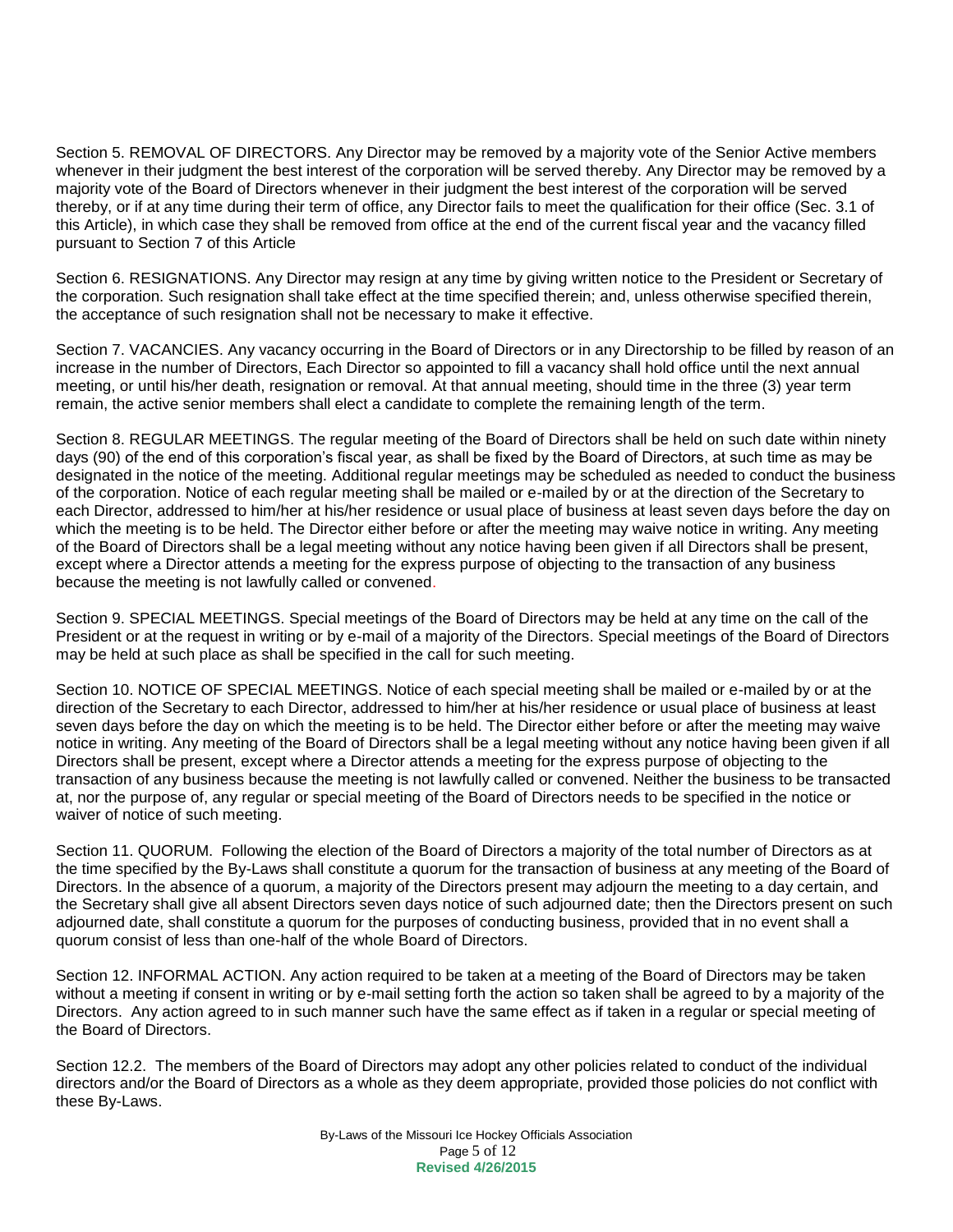Section 13. COMPENSATION OF DIRECTORS. Directors shall not receive any direct compensation from this corporation for their service as Directors; this does not preclude any Director from serving the corporation in any other capacity and receiving compensation in that capacity.

Section 14. ATTENDANCE AT BOARD MEETINGS. Directors are required to attend at least 50% of the board meetings held between the dates of any two Annual Membership Meetings. Failure to satisfy this requirement will result in a hearing before the Board of Directors to determine if the offending director should be removed from office under Section 5 of this Article.

#### **ARTICLE VI- OFFICERS**

Section 1. ELECTED OFFICERS. The elected officers of this Corporation shall be a President, a Vice –President - Scholastic, a Vice President - Youth, a Vice President - Adult, a Secretary and a Treasurer to be elected annually by the Senior Active members at the annual business meeting. Except for the special provisions below, the term of each office shall be two years. Each officer shall hold office until his/her successor has been elected and/or until his/her death, resignation or removal from office.

Section 2.1 QUALIFICATIONS FOR ELECTED OFFICERS. In order to be qualified to hold the position of an Officer, a member:

a. Must be 21 years of age by the date the election/appointment shall take place, and,

.

- b. Must have been a senior active member (as defined in Article III, Section 1(a)) for the five (5) years previous years who has satisfactorily attended at least three (3) MIHOA regular membership meetings during the year he/she is nominated/appointed.
- c. Cannot have been suspended by MIHOA, the local USA Hockey affiliate, or local or district USA Hockey Officiating Supervisors (except for automatic suspensions published in the MIHOA Policies and Procedures) during the fiscal year he/she is nominated or appointed and the immediately preceding fiscal year.
- d. Must be a member in good standing with USA Hockey and in compliance with the requirements of Article III, Section 2 of these By-Laws, and
- e. Attendance of membership meetings, as described in Paragraph b, may be waived by an excused absence granted by the board of directors. An excused absence may be granted due to illness of the member or immediate family, documented unavailability due to work or other unforeseen event the board deems appropriate. A request for an excused absence must be submitted in writing or electronically to the Secretary of the Association, no later than 30 days after the missed meeting.

Section 2.2 OFFICES HELD. A member of this corporation shall be eligible to hold only one (1) elected Officer position at a time, except as allowed by Section 14 of the Article, but he or she may serve as both an Officer and a Director at the same time.

Section 3. PRESIDENT. The President shall be the chief executive officer of the corporation, and shall be responsible for all management functions. He/She shall have executive authority to see that all orders and resolutions of the Board of Directors are carried into effect and, subject to the control vested in the Board of Directors by statute, by the Articles of Incorporation, or by these by-laws, shall administer and be responsible for the overall management of the business affairs of the corporation. He/She shall be, by virtue of his election to the office of the President, a member of the Board of Directors and shall hold the position of Chairman of the Board of Directors (ex officio).

Section 4.1 SUBORDINATE OFFICERS. The Board of Directors may appoint such Assistant Secretary, Assistant Treasurers, Controller and other officers and such agents as the Board of Directors may determine, to hold office for such a period and with such authority and to perform such duties as the Board of Directors may from time to time determine.

> By-Laws of the Missouri Ice Hockey Officials Association Page 6 of 12 **Revised 4/26/2015**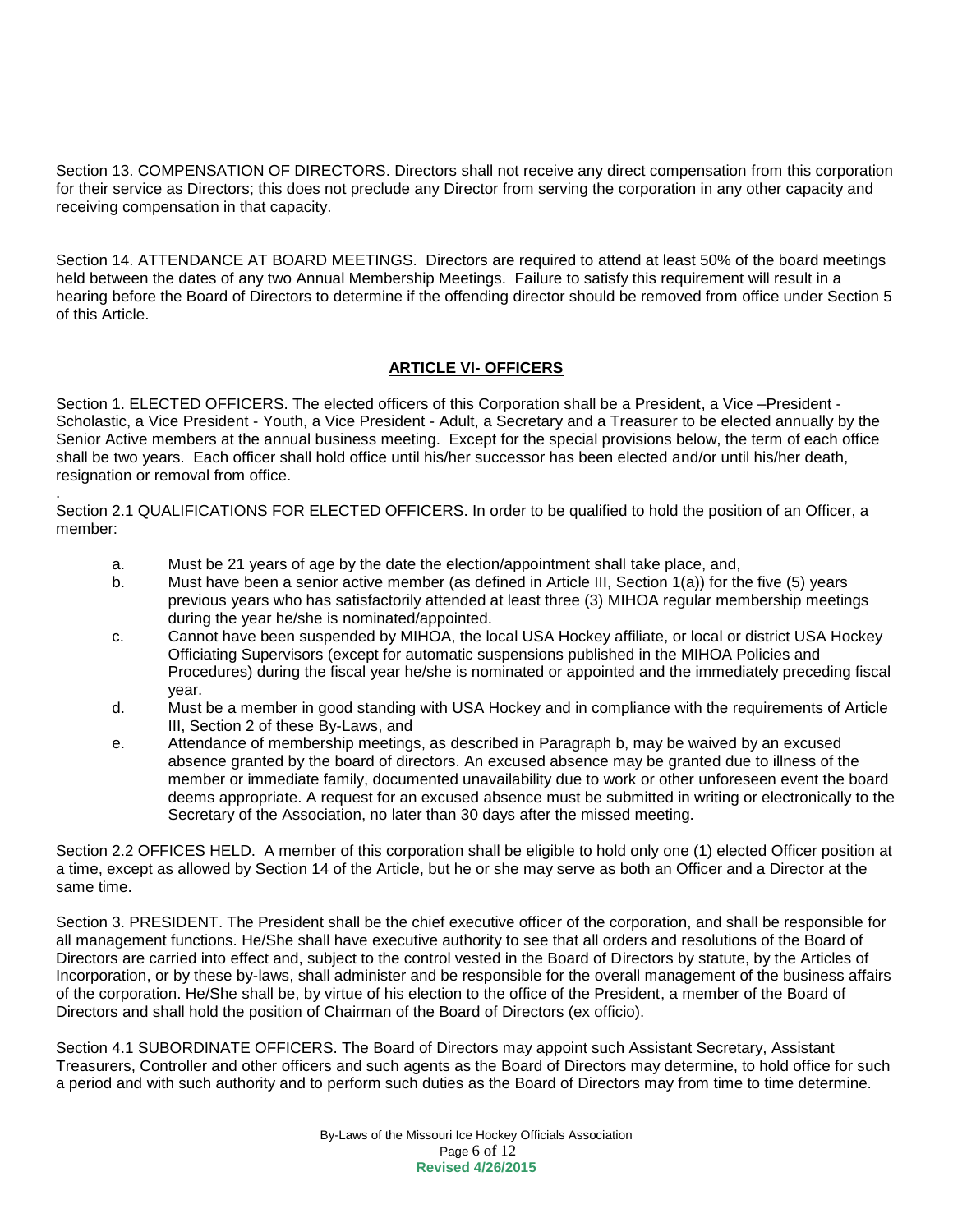Section 4.2 OPERATIONS MANAGER. The corporation, through its Directors, may hire an Operations Manager or other personnel from within or outside of the MIHOA membership to perform such duties as shall be assigned by the President and/or Directors of the corporation. The Board of Directors shall set the terms of compensation for the Operations Manager and/or other positions and hold yearly performance reviews relating to such duties. If the Operations Manager is a member of MIHOA, such member shall be eligible to hold the position of Director and only hold the Officer position of Secretary, but no other officer position, during the term of their agreement as Operations Manager or other positions within the corporation.

Section 5. VICE PRESIDENTS. There shall be one Vice President of the Youth Division, one Vice President of the Adult Division, and one Vice President of Scholastic Teams. Each shall be responsible for such duties as are individually assigned to him/her by the President or Board of Directors, and shall act as a liaison between MIHOA and the respective clients of their divisions and shall assist the Treasurer and Operations Manager with any billing discrepancies.

Section 6. SECRETARY. The Secretary shall:

.

- a. Keep the minutes of the meeting of the regular members and of the Board of Directors;
- b. See that all notices are duly given in accordance with the provisions of the By-Laws or as required by law;
- c. Be the custodian of the records and of the seal of the corporation and see that the seal or a facsimile or equivalent, thereof is affixed to or reproduced on all documents, and execution of which on behalf of the corporation under its seal is duly authorized.
- d. Have charge of membership records of the corporation; and,
- e. In general, perform all duties incident to the office of Secretary, and such other duties as are provided by the By-Laws and as from time to time are assigned to him/her by the Board of Directors or by the President of the corporation.

Section 7. TREASURER. The Treasurer will:

- a. Receive and be responsible for all funds of and securities owned or held by the corporation and, in connection therewith, among other things; keep or caused to be kept full and accurate records and accounts for the corporation; deposit or cause to be deposited to the credit of the corporation all money, funds an securities for received in such bank or other depository as the Board of Directors may from time to time establish; and disburse or supervise the disbursement of the funds of the corporation as may be properly authorized;
- b. Render to the Board of Directors at any meeting when asked, financial and other appropriate records on the condition of the corporation; and,
- c. In general, perform all the duties incident to the office of Treasurer and such other duties as from time to time may be assigned by the Board of Directors or by the President of the corporation.

Section 8. COMPENSATION OF OFFICERS. Elected officers shall not receive any direct compensation from this corporation for their service as officers; this does not preclude any officer from serving the corporation in any other capacity and receiving compensation in that capacity.

Section 9. OFFICERS EX OFFICIO CONSULTORS TO BOARD. All elected Officers of the corporation, as well as the Operations Manager, shall be (ex officio) consulters to the MIHOA Board of Directors.

Section 10. ELECTIONS. Election of Directors and officers shall be held annually at the April business meeting with all Senior Active members being given no less than 30 days written or e-mailed notice of such election meeting and the candidates for each office.

Section 10.1 VOTING ELIGIBILITY. Only Senior Active members shall be eligible to vote.

Section 11. BALLOTING. Except as described in Section 11.2 (below), balloting shall be by secret ballot by Senior Active members present at the annual business meeting. If a tie vote occurs, there shall be an immediate run-off election between only those candidates who were tied with the most votes in the first balloting. If at the end of the second ballot the candidates remain tied, a third ballot shall be held. If the candidates remain tied at the end of the third ballot, the Board of Directors in office immediately preceding the election shall decide the election within thirty (30) days.

> By-Laws of the Missouri Ice Hockey Officials Association Page 7 of 12 **Revised 4/26/2015**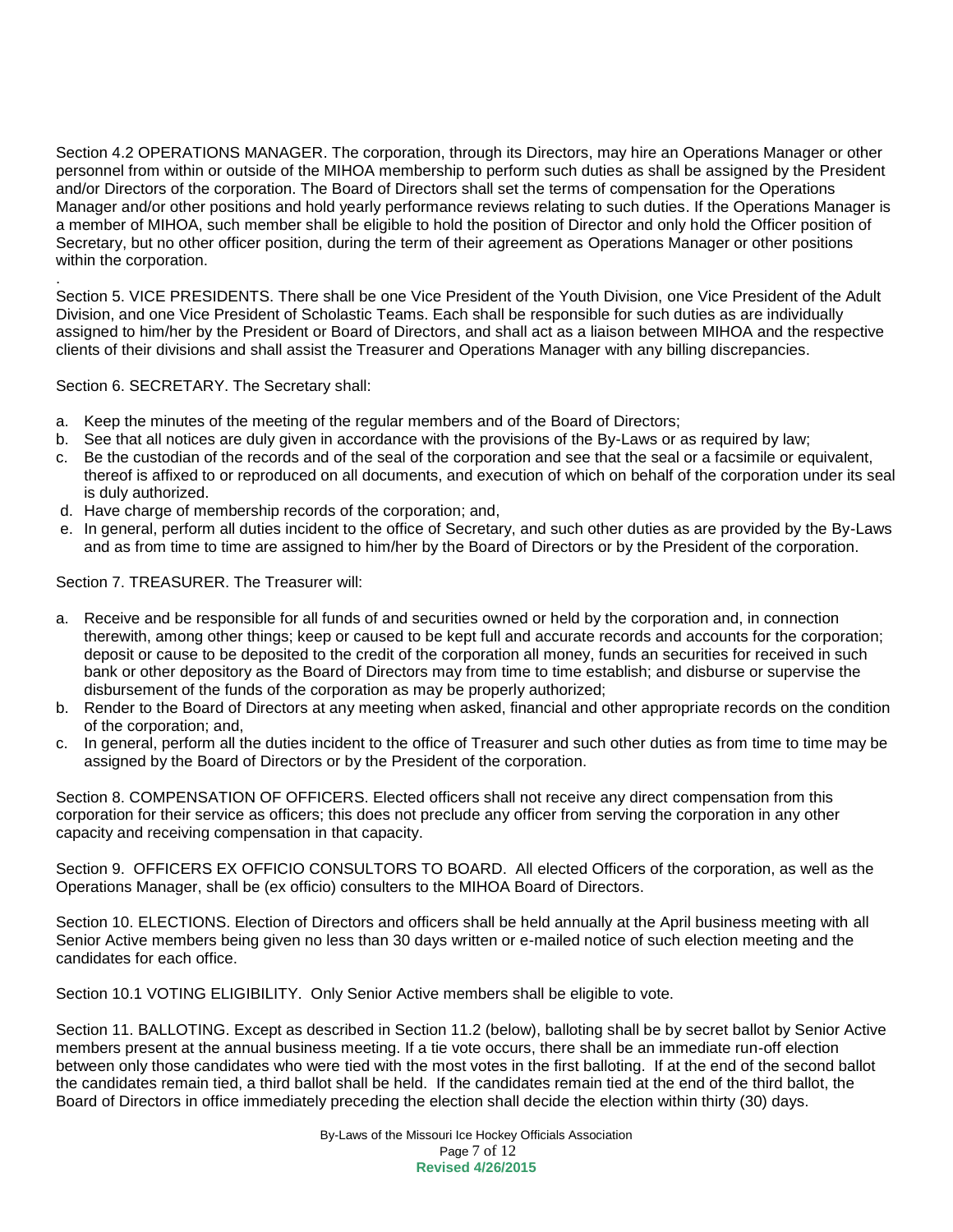Section 11.2. ABSENTEE BALLOTING. Pursuant to guidelines and procedures established by the Board of Directors, any Senior Member who has personally attended at least two of the regular membership meetings (excluding the annual meetings) held in the twelve months prior to the election, will be allowed to submit their vote in the annual elections by absentee ballot, including by electronic means. For the purpose of satisfying the attendance requirement, the member must physically attend the meetings. The provisions of Article IV, Section 1 do not apply.

Section 12*.* REMOVAL OF OFFICERS. Any officer may be removed by a majority vote of the Board of Directors whenever in their judgment the best interests of the corporation will be served. Any officer may be removed by a majority vote of the Senior Active members whenever in their judgment the best interests of the corporation will be served, or if at any time during their term of office, any Officer fails to meet the qualification for their office (Sec. 2.1 of this Article), in which case they shall be immediately removed from office and the vacancy filled pursuant to Section 14 of this Article.

Section 13. RESIGNATIONS. Any officer may resign at any time by giving written notice to the Board of Directors. Such resignation shall take effect at the time specified therein; unless otherwise specified therein; the acceptance of such resignation shall not be necessary to make it effective.

Section 14. VACANCIES. Any vacancy occurring in any office shall be filled by a majority vote of the Directors at a regular meeting or a special meeting of the Board of Directors called by the President or Secretary for that purpose, such meeting to be held within thirty (30) days of the position becoming vacant. In the event office of President becomes vacant for any reason, the Vice President with the longest tenure on the Board – shall immediately assume the duties of President. In the event any other office becomes vacant for any reason, the President may appoint a replacement to serve until the next meeting of the Board of Directors. Each officer so appointed shall hold office for the unexpired term of his/her predecessor and he/she shall be appointed to hold such office until the next election of officers or until his/her successor, if any, shall be similarly appointed or until his/her death, resignation or removal. .

#### **ARTICLE VII- SPECIAL AND STANDING COMMITTEES**

Section 1. NOMINATING COMMITTEE. The President shall appoint a Nominating Committee which shall consist of at least three (3) Directors currently in office. The President shall select one of the members to serve as Chairman of the committee.

The term of the Nominating Committee members shall expire after the annual membership meeting immediately following their appointment. The duties of the Nominating Committee shall be:

- a. To present to the membership, at least seventy-five (75) days prior to the annual meeting of the membership, a list of offices for which nominations will be open.
- b. To solicit recommendation for candidates from the membership.
- c. To verify potential nominees are qualified under these by-laws for the office to which they have been nominated.
- d. To present to the membership, at least thirty (30) days prior to the annual meeting of the membership, a list of candidates for the various offices. The Nominating Committee shall have the authority to remove a name from the actual ballot submitted to the members at the annual meeting should an event occur between the date the list of candidates is released and the date of the annual meeting which would disqualify the member from the ballot should such event have occurred prior to the release of the list of candidates by the Nominating committee.

The Committee shall have the authority to seek out qualified candidates for office within the membership and to add those individuals to the list of candidates.

Section 2. SPECIAL COMMITTEES. The President with the approval of the Board of Directors shall appoint such other committees, sub-committees or task forces as are necessary and which are not in conflict with other provisions of the By-Laws, and the duties of any such committees shall be prescribed by the President with the approval of the Board of Directors.

> By-Laws of the Missouri Ice Hockey Officials Association Page 8 of 12 **Revised 4/26/2015**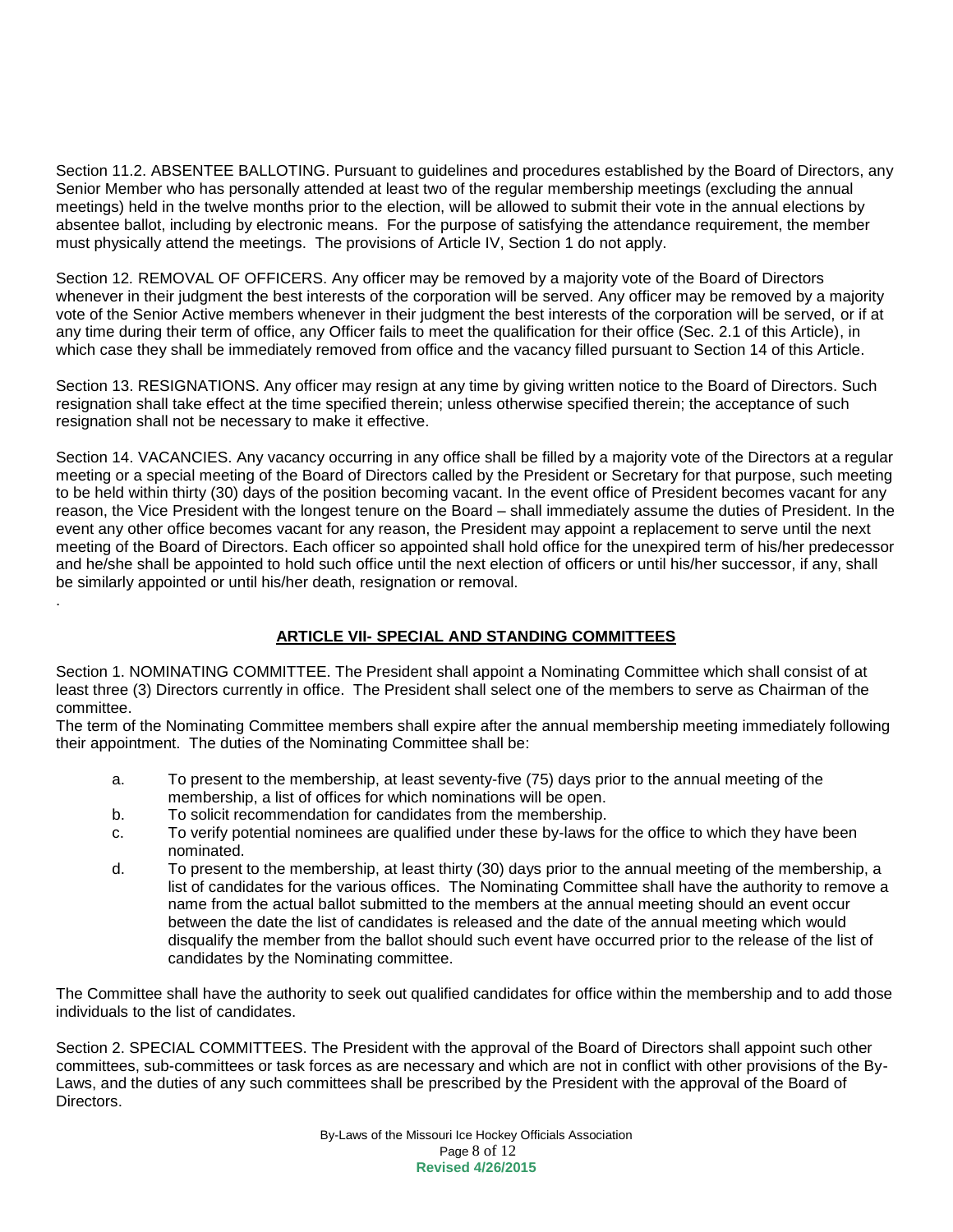Section 3. DISCIPLINE COMMITTEE. The President shall appoint a Discipline Committee to consist of a Chairman, Vice Chairman, three (3) active members and two (2) alternate members, none of who are members of the Board of Directors. Terms of the members shall start and end the same as the fiscal year of the corporation.

This Committee shall hear and decide charges brought against any member or Officer. The President shall appoint the Chairman and Vice Chairman and their term shall be for two (2) years each; the term of all other members shall be for one (1) year. In the year of the adoption of this provision (April 2009), the Chairman serve a one (1) year term with the Vice Chairman succeeding to the position of Chairman upon the expiration of that one year term. In subsequent years, the Chairman and Vice Chairman will serve alternating two-year terms with the Vice Chairman succeeding to the position of Chairman upon the expiration of the Chairman's term. No less than three (3) and no more than five (5) committee members may attend or vote at any discipline proceeding. All hearings will be conducted pursuant to USAH Hockey discipline procedures as defined and described in the USA Hockey Annual Guide in effect at the time of the incident.

#### **ARTICLE VIII - BOOKS AND RECORDS**

Section 1*.* LOCATION. The books, accounts and records of the corporation may be kept at such place or places within the State of Incorporation as the Board of Directors may from time to time determine.

Section 2. INSPECTION. The books, accounts and records of the corporation shall be open to inspection by any member of the Board of Directors at all times; and open to inspection by the active members at such times and subject to such regulations as the Board of Directors may prescribe, except as otherwise provided by statute.

Section 3. CORPORATE SEAL. The corporation shall have a corporate seal, which shall be used as prescribed by the law of this State.

Section 4. AUDIT. The accounts of the corporation shall be audited at the close of every fiscal year. The audit report shall be given to the Board of Directors and shall also be provided to the active members at the next annual meeting.

#### **ARTICLE IX - DUES**

Section 1. ANNUAL DUES. The Board of Directors may determine from time to time the amount of initiation fee, if any, annual dues payable by the classes of members of the corporation, the dates upon which payment is due and penalties for nonpayment or failure to pay in a timely manner.

#### **ARTICLE X - DISCIPLINE OF MEMBERS**

Section 1. As a member of USA Hockey, MIHOA recognizes the discipline authority of the USA Hockey affiliate (Missouri Hockey, Inc) over the members of MIHOA. As such, the MIHOA Board of Directors may, at their discretion, refer discipline matters regarding MIHOA members directly to the affiliate discipline committee.

Section 2. GROUNDS FOR DISCIPLINE. Members of MIHOA can be subject to discipline proceedings for failure to comply with these by-laws, established authority or regulations of the corporation, published Policies and Procedures, or for delinquency in payment of authorized charges, fines, penalties or assessments, or for any other conduct conclusively established to be contrary to the best interest of MIHOA, a member may be fined, placed on probation or suspended from MIHOA for not more than a year, or expelled. All discipline hearings will be conducted by the Discipline Committee and all notification of hearing and charges, hearing procedures, notification of decisions of the Discipline Committee and notification of appeal rights shall be conducted pursuant to USAH Hockey discipline procedures as defined and described in the USA Hockey Annual Guide in effect at the time of the incident.

> By-Laws of the Missouri Ice Hockey Officials Association Page 9 of 12 **Revised 4/26/2015**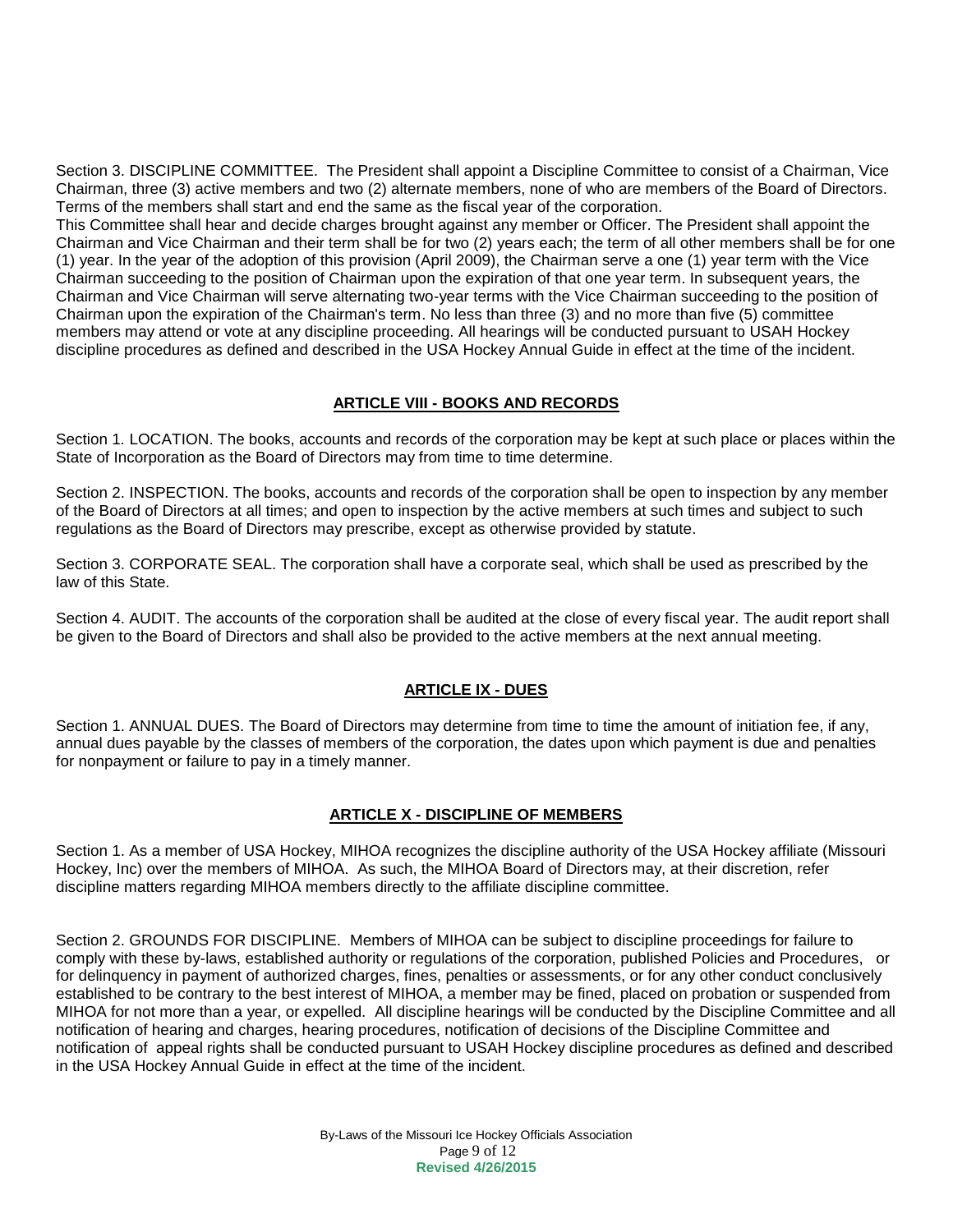Section 3 RIGHTS OF HEARING. A member charged with any violation, including any fines or suspensions assessed under the Policies and Procedures published by the MIHOA Board of Directors shall have the right to be heard in person or by written statement made by him/her in his/her own defense before the Discipline Committee. Such hearing shall be conducted pursuant to USAH Hockey discipline procedures as defined and described in the USA Hockey Annual Guide in effect at the time of the incident.

Section 5. APPEAL. Any member subject to any discipline action by the MIHOA Discipline Committee, MIHOA Officers or the Board of Directors shall have such appeal rights as defined and described in the USA Hockey Annual Guide in effect at the time of the incident.

#### **ARTICLE XI - INDEMNIFICATION OF OFFICERS, DIRECTORS, AND OTHERS SERVING IN A CORPORATION OR COMMITTEE CAPACITY**

Section 1. CIVIL OR CRIMINAL PROCEEDING. The corporation shall have the power to indemnify any member who was or is a party or threatened to be made a party to any threatened, pending or completed action, suit or proceeding, whether civil, criminal, administrative or investigative (other than an action by or in the right of the corporation) by reason of the fact that he/she is or was a Director, officer, or agent of the corporation, or is or was serving at the request of the corporation, partnership, joint venture, trust or other enterprise, against expenses, including attorney's fees, judgments, fines and amount paid in settlement actually and reasonably incurred by him/her in connection with such action, suit or proceeding if he acted in good faith and in a manner he reasonably believed to be in or not opposed to the best interests of the corporation, and, with respect to any criminal action or proceeding, had no reasonable cause to believe his/her conduct was unlawful. Termination of action, suit or proceeding by judgment, order, settlement, conviction, or upon a plea of nolo contendre or its equivalent, shall not, of itself, create a presumption that the person did not act in good faith and in a manner which he/she reasonably believed to be in or not opposed to the best interests of the corporation, and, with respect to any criminal action or proceeding, had reasonable cause to believe that his/her conduct was unlawful.

Section 2. NEGLIGENCE OR MISCONDUCT. The corporation shall have the power to indemnify any member who was or is a party or is threatened to be made a party to any threatened, pending or completed action or suit by or in the right of the corporation to procure a judgment in its favor by reason of the fact that he/she is or was a director, officer, or agent of the corporation, or is or was serving at the request of the corporation as a director, officer, or agent of the Corporation, or is or was serving at the request of the corporation as a director, officer, or agent of another corporation, partnership, joint venture, trust or other enterprise against expenses, including attorney's fees, actually and reasonably incurred by him/her in connection with the defense or settlement of such action or suit if he/she acted in good faith and in a manner he/she reasonably believed to be in or not opposed to the best interests of the corporation and except that no indemnification shall be made in respect of any claim, issue or matter as to which such member shall have been adjudged to be liable for negligence or misconduct of the performance of his/her duty to the corporation unless and only to the extent that the court in which such action or suit was brought shall determine upon application that, despite the adjudication of liability but in view of all circumstances of the case, such person is fairly and reasonably entitled to indemnity for such expenses which such court shall deem proper.

Section 3. ATTORNEY'S FEES. To the extent that a director, officer, or agent of the corporation has been successful on the merits or otherwise in defense of any action, suit or proceeding referred to in Section 1 or 2, or in defense of any claim, issue or matter, he/she shall be indemnified against expenses including attorney's fees, actually and reasonably incurred by him/her in connection herewith.

Section 4. DETERMINATION OF INDEMNIFICATION. Any indemnification under Section 1 or 2, unless ordered by a court, shall be made by the corporation only as authorized in the specific case upon a determination that indemnification of the director, officer, or agent is proper in the circumstances because he/she has met the applicable standard of conduct set forth in Section 1 or 2.

Such determination shall be made:

By-Laws of the Missouri Ice Hockey Officials Association Page 10 of 12 **Revised 4/26/2015**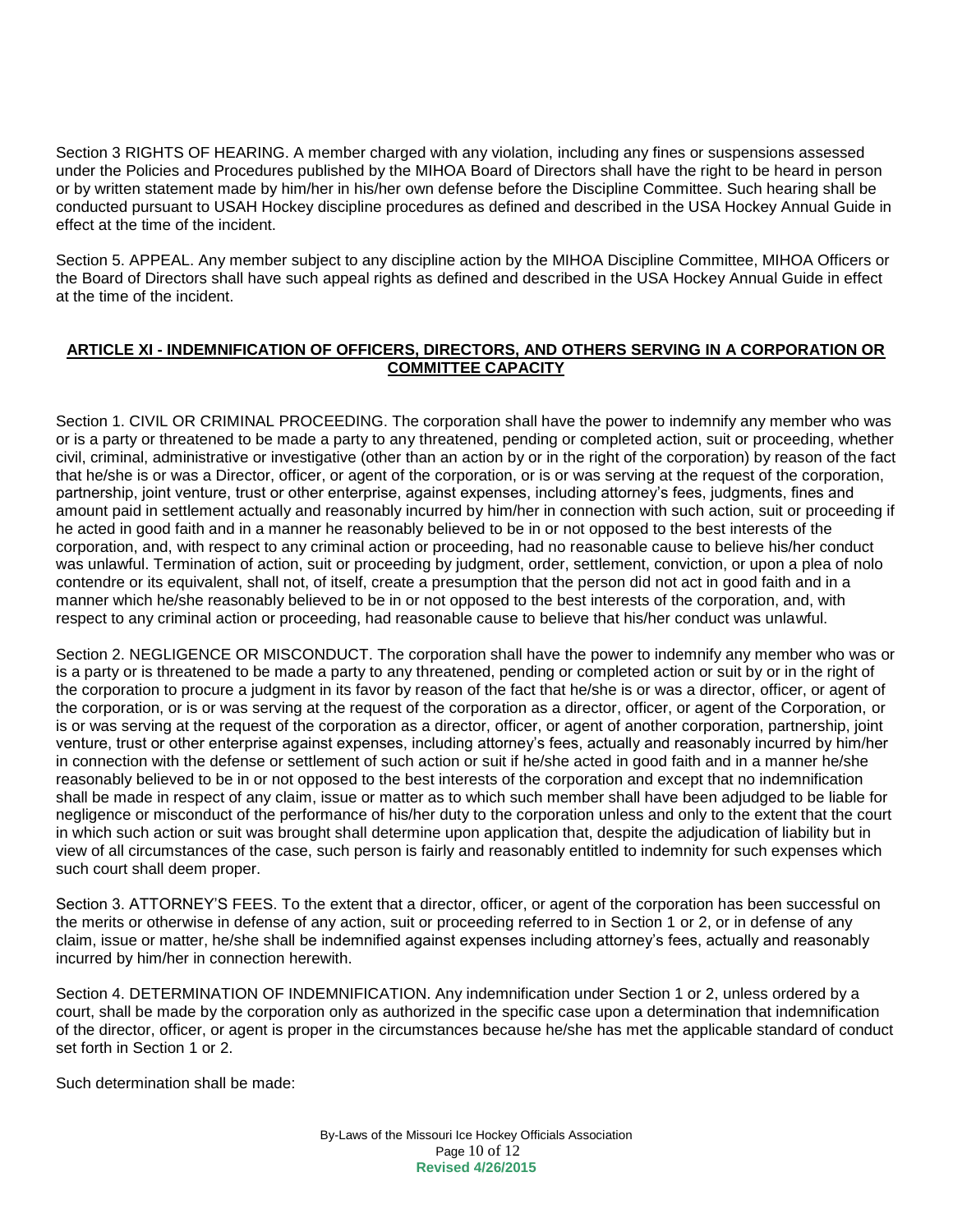- a. By the Board of Directors by a majority vote of a quorum consisting of Directors who were not parties to such action, suit or proceeding;
- b. If such a quorum is not obtainable, or, even if obtainable a quorum of disinterested Directors so directs, by
- independent legal counsel in a written opinion; or,
- c. By the members.

.

Section 5. EARLY PAYMENT OF EXPENSES. Expenses, including attorney's fees, incurred in defending a civil or criminal action, Suit or proceeding may be paid by the corporation in advance of the final disposition of such action, suit or proceeding as authorized in the manner provided in Section 4 upon receipt of an undertaking by or on behalf of the director, officer, or agent to repay such amount unless it shall ultimately be determined that he/she is entitled to be indemnified by the corporation as authorized in the Section.

Section 6. INSURANCE. The corporation shall have the power to purchase and maintain insurance on behalf of any member who is or was a director, officer, or agent of the corporation, or is or was serving at the request of another corporation, partnership, joint venture, trust or other enterprise against liability asserted against him/her and incurred by him/her in any such capacity or arising out of his/her status as such, whether or not the corporation would have the power to indemnify him/her against such liability under this Section

Section 7. MISCELLANEOUS. The indemnification provided by this Section shall not be deemed exclusive of any other rights to which those indemnified may be entitled under any bylaw, agreement, vote of members or disinterested Directors or otherwise, both as to action in his/her official capacity and as to action in another capacity while holding such office, and shall continue as to a member who has ceased to be a director, officer, or agent and shall inure to the benefit of the heirs, executors, and administrators of such member.

#### **ARTICLE XII - MISCELLANEOUS PROVISIONS**

Section 1. FISCAL YEAR. The fiscal year of the corporation shall be 12 months in duration beginning on the first day of May and will end on the 30th day of April in each year.

Section 2. DEPOSITORIES. The Board of Directors and an officer designated by the Board of Directors shall appoint banks, trust companies, or other depositories in which shall be deposited from time to time the money or securities of the corporation.

Section 3. CHECKS, DRAFTS, AND NOTES. All checks, drafts, or other orders for the payment of money and all notes or other evidences of indebtedness issued in the name of the corporation shall be signed by such officer or officers or agent or agents as shall from time to time be designated by resolution of the Board of Directors or by an officer appointed by the Board of Directors.

Section 4. CONTRACTS AND OTHER INSTRUMENTS. Except as otherwise provided in the By-Laws, the Board of Directors may authorize any officer, agent or agents to enter into any contract or execute and deliver any instrument in the name and behalf of the corporation and such authority may be general or confined to specific instances.

Section 5. GIFTS. The Board of Directors may accept on behalf of the corporation any contribution, gift, bequest or devise for the general purposes or for any special purpose of the corporation.

Section 6. STATUS OF MEMBERS. All members of the corporation are independent contractors in their officiating capacities and not employees of the corporation, or of any officer of the corporation, or of any other person or entity for whom the members work as officials, All members of the corporation recognize this status and understand that the corporation, nor its officers are employers, and therefore, the members may not collect worker's compensation from the corporation or any other person or entity for injuries sustained while officiating.

Section 7. LEGAL COUNSEL. The Board of Directors may retain such legal counsel as they deem necessary, which may be changed from time to time by majority vote of the Board of Directors.

> By-Laws of the Missouri Ice Hockey Officials Association Page 11 of 12 **Revised 4/26/2015**